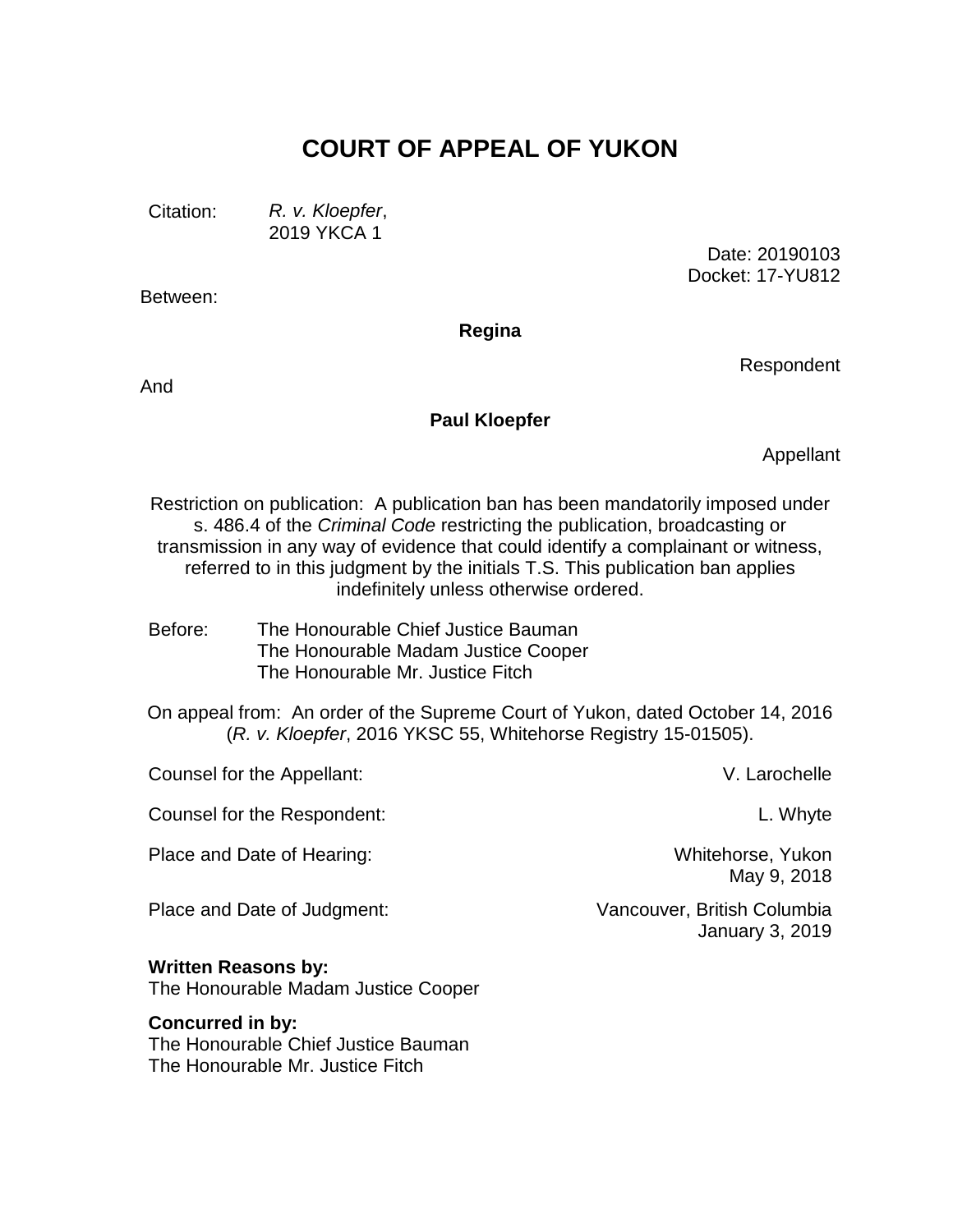# *Summary:*

*Mr. Kloepfer appeals from convictions for dangerous driving, dangerous driving causing bodily harm, and two counts of failing to stop at the scene of an accident. Held: Appeal allowed in part. The convictions for failing to stop at the scene of an accident are quashed because the trial judge incorrectly relied on the presumption in s. 252 of the Criminal Code. Acquittals are entered on those counts because, without reliance on the presumption, there is no evidence upon which a properly instructed trier of fact could reasonably conclude that the appellant left the scene with intent to escape civil or criminal liability. A conditional stay is entered on the dangerous driving simpliciter conviction based on R. v. Kienapple. The dangerous driving causing bodily harm conviction remains. A misapprehension of evidence requires more than merely coming to a conclusion that a party disagrees with. Where there is an actual misapprehension of evidence it must go to a material fact that was relied upon in the trial judge's reasoning process.*

# **Reasons for Judgment of the Honourable Madam Justice Cooper:**

# **Introduction**

[1] The appellant, Paul Kloepfer, appeals convictions on one charge of dangerous driving contrary to s. 249(2) of the *Criminal Code*, R.S.C. 1985, c. C-46 [*Criminal Code*], one charge of dangerous driving causing bodily harm contrary to s. 249(3) of the *Criminal Code*, and two charges of failing to stop at the scene of an accident contrary to s. 252(1.1) of the *Criminal Code*.

[2] For the reasons that follow, I would allow the appeal in relation to the two counts of leaving the scene of an accident, quash the convictions and enter verdicts of acquittal on both counts. I would allow the appeal from the conviction for dangerous driving, quash the conviction and enter a conditional stay of proceedings on that count.

# **Background**

[3] The appellant and his partner live on Mosquito Road, south of Whitehorse. It is a rural area, with large, treed lots and few neighbours. The appellant co-owns his lot with Ernst Bjarsch, who has a cabin on the lot and is there for only part of the year. The other two houses along the road are lived in year round. The lot next to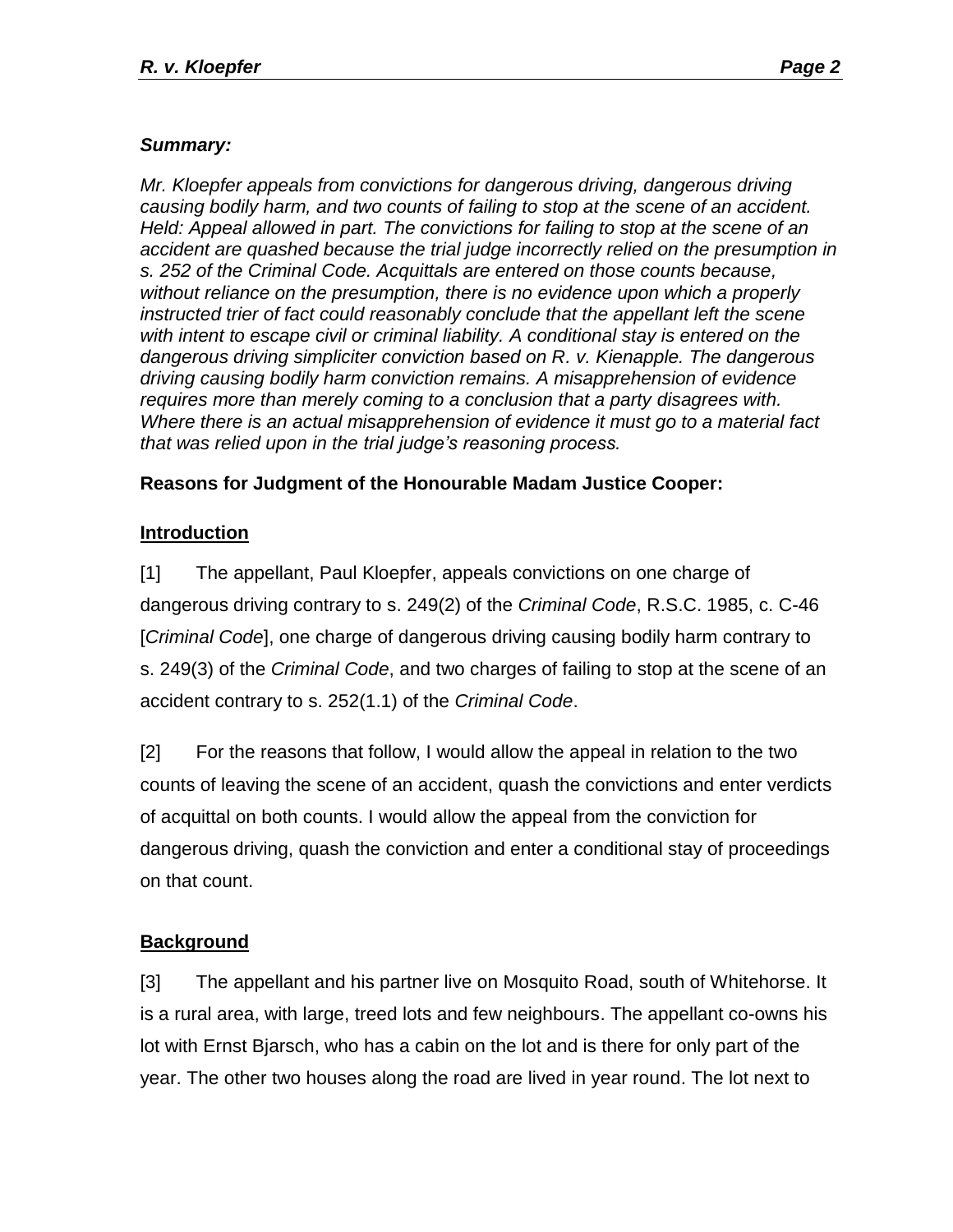the appellant is vacant. His nearest neighbours are the married couple Herbert Arnold and Evie Zhender. Next to the Arnold property are R.S. and U.S. and their two sons, T.S. and S.S. (I use initials to identify these individuals due to T.S. being under the age of 18 at the relevant time).

[4] Mosquito Road is a gravel road that is not maintained by the government. Residents living along the road are responsible for its maintenance.

[5] The relationship between the appellant and his neighbours on Mosquito Road is difficult. There are several reasons for the tensions in neighbourly relations. One of the sources of conflict is the neighbours' perception that the appellant does not contribute to the maintenance of the road yet is a heavy user of the road as he operates a large truck that results in a lot of wear-and-tear on the road.

[6] Tensions between the neighbours have led to both the appellant and his neighbours making complaints to the police.

[7] On August 20, 2014, R.S., her sons, T.S. and S.S., and Mr. Arnold were walking along Mosquito Road, back to their residences. They had two dogs with them. The appellant was driving on Mosquito Road, on his way home.

[8] There was no dispute that there was an incident of some kind when the parties encountered each other on Mosquito Road that afternoon. The issue for the trial judge was as to the nature of the incident.

[9] Mr. Arnold, R.S, T.S. and S.S. each testified to being in a part of the road called the "S" curve when the appellant drove up from behind them at a high rate of speed. They testified that the appellant swerved so close to the sides of the road that they were forced off the road. Their evidence was that the appellant hit T.S. in the shoulder or back area and then swerved to the other side of the road and hit Mr. Arnold. The appellant did not stop his vehicle but continued on to his home. There was medical evidence that T.S. suffered soft tissue damage and that Mr. Arnold suffered minor injury.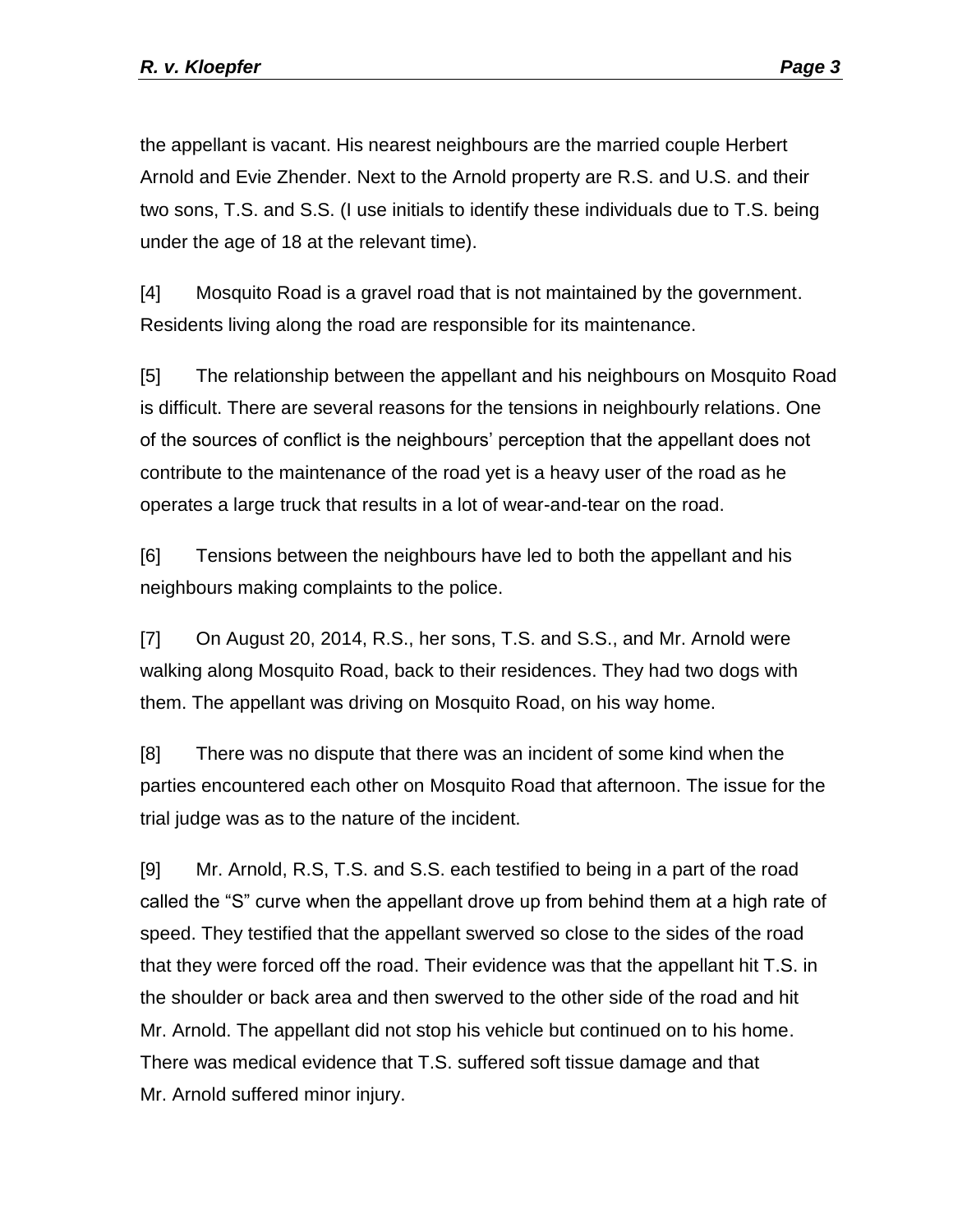[10] The appellant testified that prior to coming to the "S" curve he saw some boulders or rocks on the road that concerned him. He thought that his neighbours had placed the rocks on the road, although his neighbours were not in sight. He was concerned that if he drove over the rocks he might damage the undercarriage of his truck so he drove far to the right and drove around them. After driving around the rocks, he encountered his neighbours walking on the road. He testified that he had to slow down and stop while they moved to the side of the road to let him pass. He testified that as he passed, Mr. Arnold hit his truck with a cane, causing a small dent in the side of the vehicle.

[11] The trial judge did not accept the evidence of the appellant nor did he find that it raised a reasonable doubt.

# **Grounds of Appeal**

[12] The issues on appeal are:

- a) Did the trial judge err in relying on the statutory presumption in s. 252(2) of the *Criminal Code*;
- b) Did the trial judge err in entering convictions for both dangerous driving and dangerous driving causing bodily harm;
- c) Did the trial judge misapprehend the evidence; and
- d) Did the trial judge apply differing standards of scrutiny to the evidence of the Crown and the evidence of the defence.

#### **Analysis**

#### *Failure to Stop at the Scene of an Accident*

[13] The application of a legal principle to a set of facts is a question of law and attracts a correctness standard of review (*R. v. Fan*, 2017 BCCA 99 at para. 49).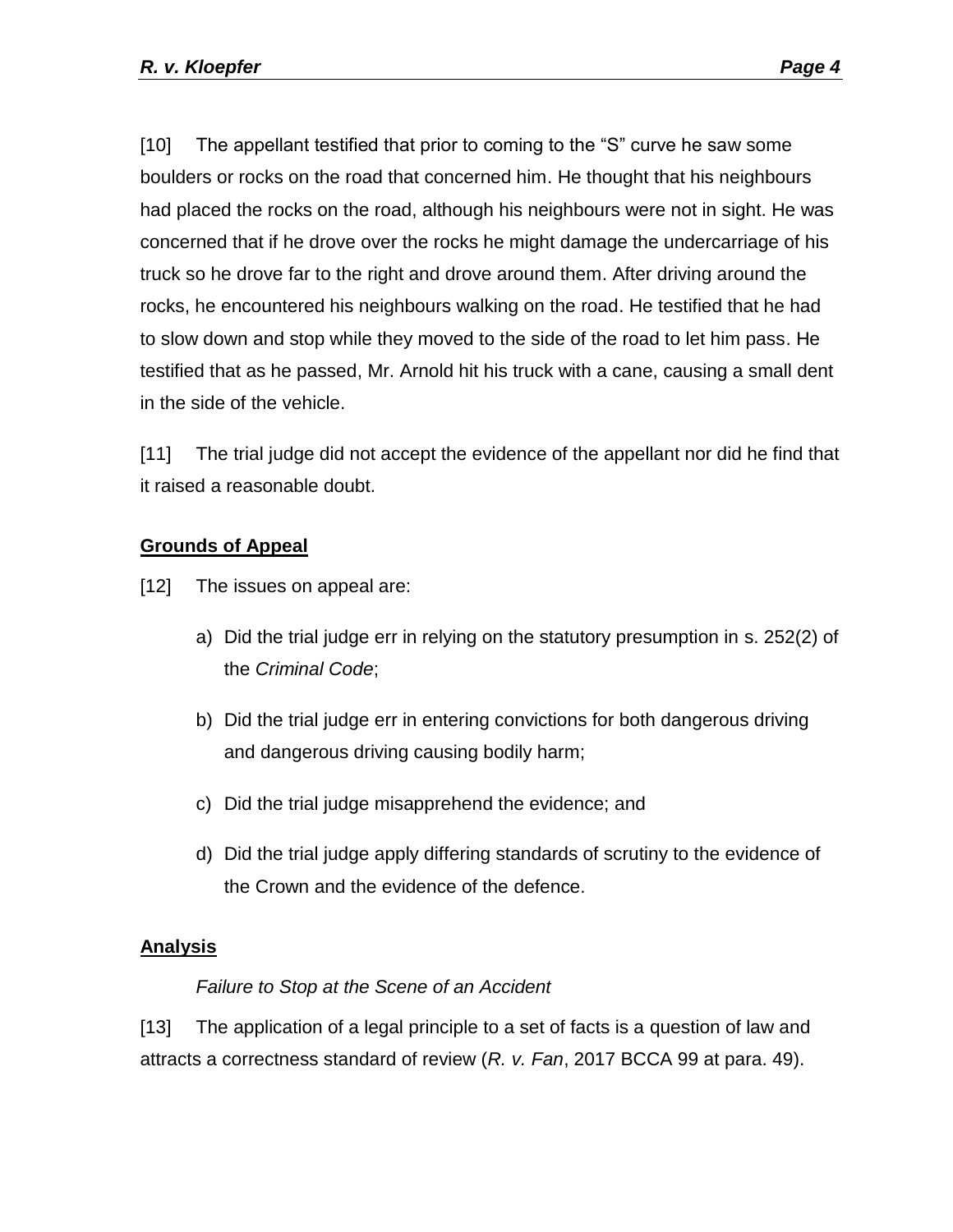[14] Section 252 of the *Criminal Code* provides:

(1) Every person commits an offence who has the care, charge or control of a vehicle…that is involved in an accident with another person…and with intent to escape civil or criminal liability fails to stop the vehicle…give his or her name and address and, where any person has been injured or appears to require assistance, offer assistance.

…

(2) In proceedings under subsection (1), evidence that an accused failed to stop his vehicle…offer assistance where any person has been injured or appears to require assistance and give his name or address is, in the absence of evidence to the contrary, proof of an intent to escape civil or criminal liability.

[15] The presumption set out in s. 252(2) provides a shortcut for the Crown for proving the specific intent to escape liability.

[16] The duties that are imposed pursuant to s. 252(2) are cumulative; they must all be discharged. If the duties are not discharged, there may still be "evidence to the contrary" which precludes reliance on the presumption.

[17] If there is any evidence to the contrary, the onus remains on the Crown to prove, beyond a reasonable doubt, the specific intent to escape liability.

[18] Post-accident conduct of a driver who has failed to discharge the duties in s. 252(2) may constitute evidence to the contrary. An example of this is found in *R. v. Gosselin* (1988), 31 O.A.C. 155 (C.A.), where a driver involved in an accident left the scene and drove 2 kilometers to a restaurant where he made two phone calls to the police and awaited their arrival. As the Court stated in *Gosselin*, the fact that the phone calls were made was some evidence to the contrary. Whether what was said during the calls regarding the accident was believed, or disbelieved, did not detract from the fact that the calls were made and, therefore, constituted some evidence to the contrary on the issue of the intent of the accused when he failed to remain at the accident scene.

[19] The Crown refers to the case *R. v. Sanford*, 2014 ONSC 3164. In *Sanford*, the accused was arrested a few minutes after the accident, driving away from the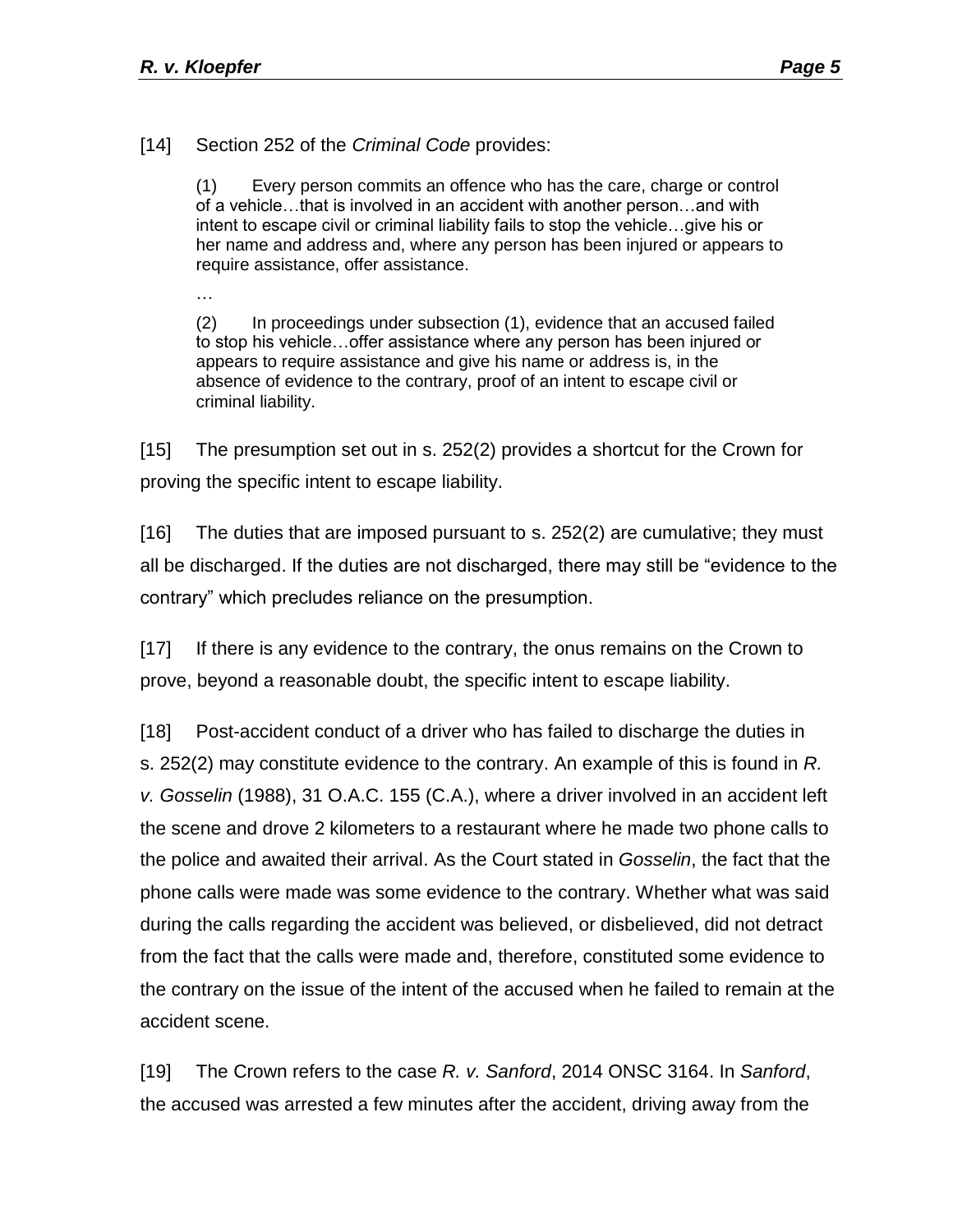scene. He was aware that someone else had called the police and he testified he was going to get water. His explanation for leaving was not accepted. In my view, this case is distinguishable in that the evidence to the contrary, that being the evidence of the accused as to his intentions when he was found fleeing the scene, was rejected by the court. The evidence having been rejected, there was no evidence to the contrary.

[20] These cases illustrate that it is important to identify what specific evidence might constitute evidence to the contrary, as it is only if that evidence is rejected that the presumption will apply. In *Gosselin*, the evidence to the contrary was the fact that calls to the police were made, not the substance of the calls. In *Sanford*, the evidence to the contrary was the stated intention of the accused, which was rejected.

[21] There was no dispute that this incident occurred at approximately 4:00 p.m. Nor was there any dispute that both R.S. and the appellant, independently of each other, called the police to lay complaints regarding the incident that had occurred.

[22] A police officer testified that R.S. made a call to the police at 4:06 p.m., advising of her walking companions having been hit by the appellant and the appellant having driven towards his residence.

[23] The police officer also testified that the appellant called 911 at 4:11 p.m. He identified himself and reported his version of the incident. Specifically, the appellant advised that he had been driving on Mosquito Road, his neighbours had blocked the road with big boulders, and that one of his neighbours had hit his truck with a walking stick.

[24] The trial judge's reasons regarding the failure to remain charges were brief. He stated:

The Crown has proven beyond a reasonable doubt that the accused had an 'accident' involving his truck with each of Mr. Arnold and T.S. He failed to stop his vehicle in each case. There is no evidence to the contrary that his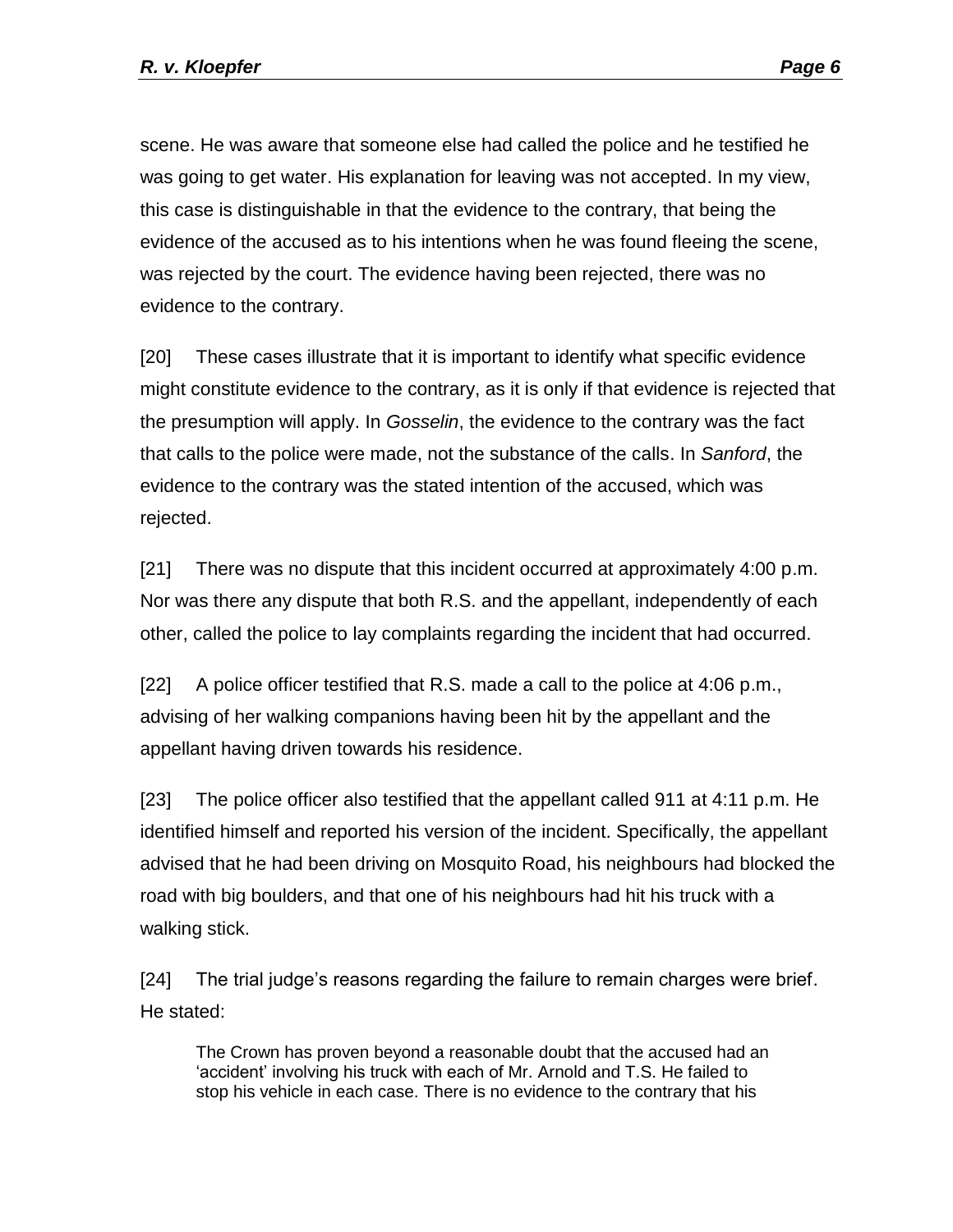intent was other than to escape liability. Accordingly, I find him guilty of both counts as charged.

[25] The trial judge, having rejected the evidence of the appellant as to what occurred on Mosquito Road, concluded that there was no evidence to the contrary. In my view, he erred in doing so.

[26] The evidence to the contrary was the fact that a call was made to the police. There was no dispute that such a call was made. There being evidence to the contrary, the presumption in s. 252(2) did not apply and the court was required to proceed to an analysis of whether the Crown had established beyond a reasonable doubt an intention on the part of the appellant to escape liability. The trial judge failed to undertake such an analysis.

[27] I would allow the appeal and quash the convictions on the two counts of failing to remain at the scene of an accident. Without reliance on the presumption in s. 252, there is no evidence upon which a properly instructed trier of fact could reasonably conclude that the appellant left the scene of the accident with the intent to escape civil or criminal liability. As a result, I would direct that verdicts of acquittal be entered on both counts.

# *Entry of Multiple Convictions*

[28] Application of the principle against multiple convictions is a question of law and attracts a standard of review of correctness *(Housen v. Nikolaisen*, 2002 SCC 33).

[29] The appellant was charged with one count of dangerous driving causing bodily harm to T.S. and one count of dangerous driving causing bodily harm to Herbert Arnold. At the conclusion of the case, the trial judge found that there was insufficient evidence of bodily harm to Mr. Arnold and he entered a conviction for dangerous driving *simpliciter* "with respect to Mr. Arnold" (at paras. 85–86).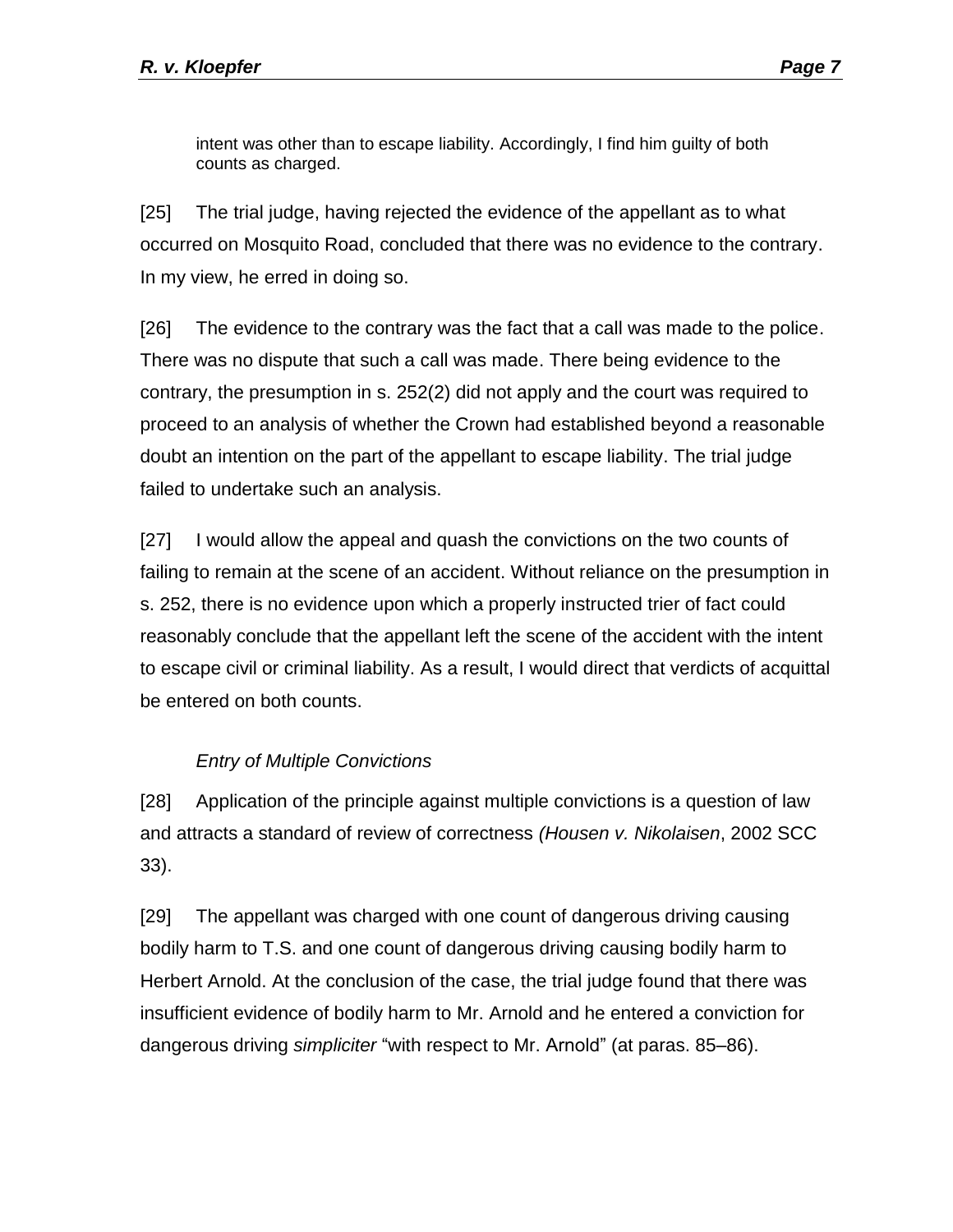[30] The issue on appeal is whether the trial judge ought to have applied the principle against multiple convictions, as set out in *R. v. Kienapple*, [1975] 1 S.C.R. 729, 1 N.R. 322 and *R. v. Prince*, [1986] 2 S.C.R. 480, 33 D.L.R. (4th) 724 [*Prince*], and not have entered a conviction for dangerous driving *simpliciter*.

[31] The principle against multiple convictions precludes the entry of convictions for multiple offences arising from the same matter or delict. The principle does not apply if convictions arise from the same matter but result in personal injury to multiple victims (*Prince*).

[32] In applying the principle against multiple convictions, the court must consider whether there is both a factual nexus and a legal nexus between the charges.

[33] In determining whether there is sufficient factual nexus between the charges, consideration must be given to the remoteness or proximity of the events in time and location, whether there were any relevant intervening events, and whether the actions were related by a common objective (see: *Prince*, para. 20).

[34] It is only if the court finds that there is sufficient factual nexus that it need go on to determine if there is sufficient legal nexus. The fact that the offences share common elements is not, in and of itself, sufficient to establish a legal nexus. The court must determine if there are any distinguishing features as between the offences.

[35] The trial judge found as follows regarding the driving of the appellant:

…he reacted to the presence of the four individuals by accelerating his truck in a manner which caused him to lose control and nearly collide with RS. It would appear that he reacted further by correcting the trajectory of the truck excessively to the left or southerly side of the road, where he collided with TS. I find he further reacted by veering to the right or northerly side of the road, where he collided with Mr. Arnold. I do not find that either collision was intentional.

[36] It was clear from the evidence that the incident occurred within a very short time span; a matter of seconds. The driving was continuous with no break or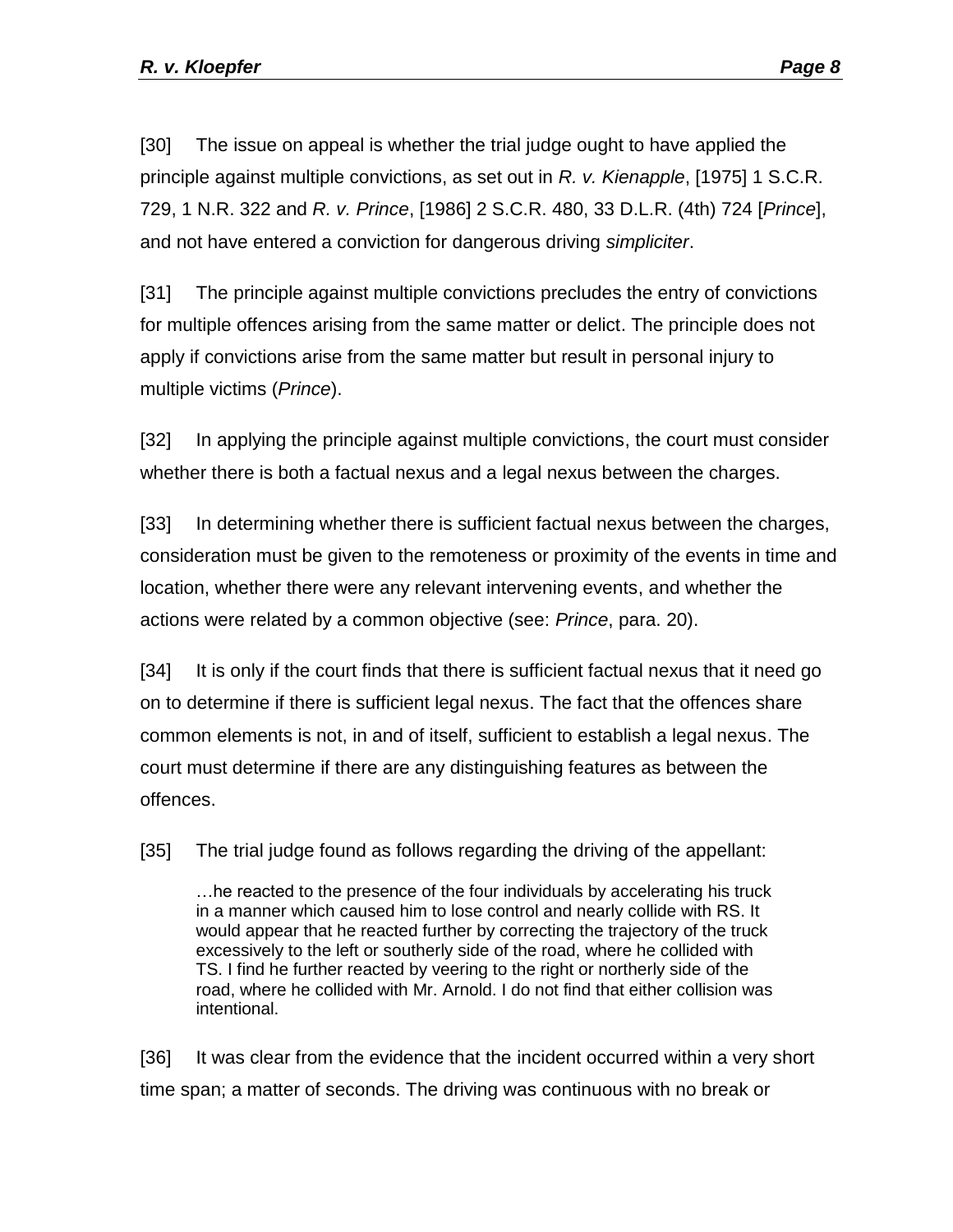intervening event. There are no distinguishing features as between the two charges and the offence of dangerous driving was essentially subsumed by the dangerous driving causing bodily harm.

[37] Having found that there was no bodily harm to Mr. Arnold and having found the appellant not guilty on the offence of dangerous driving causing bodily harm to Mr. Arnold, there ought not to have been a conviction on dangerous driving *simpliciter*.

[38] I would allow the appeal, set aside the conviction for dangerous driving *simpliciter*, and enter a conditional stay on that count.

# *Misapprehension of Evidence*

[39] The appellant argues that the trial judge erred by misapprehending the evidence as it related to:

- a) the return of the appellant's partner;
- b) the use by R.S. of her cell phone to take pictures of the scene;
- c) the use by T.S. and S.S. of their cell phones; and
- d) T.S.'s injuries.

[40] The appellant also argues that the trial judge erred by failing to give effect to evidence that R.S. had been advised that the police would not intervene in incidents between the neighbours unless there were injuries.

[41] A trial judge's findings of fact are entitled to considerable deference and must be respected absent any palpable and overriding error.

[42] *R. v. Lohrer*, 2004 SCC 80, sets out the test to be applied when it is argued that a misapprehension of evidence resulted in a miscarriage of justice: the test is stringent. The misapprehension must go to substance rather than detail, it must be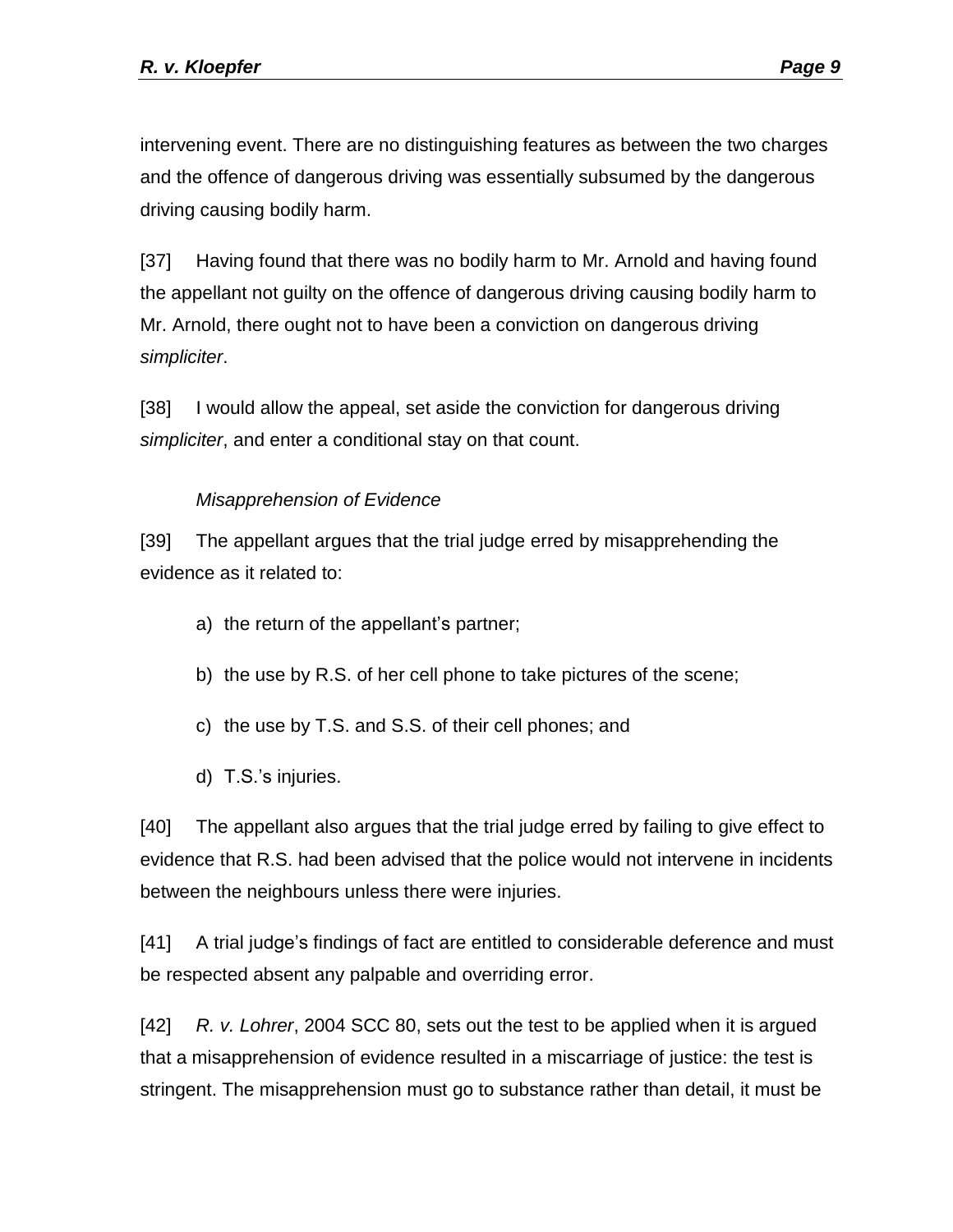material to the trial judge's reasoning process, and it must play an essential role, not just in the narrative of the judgment, but in the reasoning process that led to conviction.

[43] For the reasons that follow I am of the view that, with one exception, the instances of misapprehended evidence put forward by the appellant are not misapprehensions of the evidence by the trial judge, but are simply different interpretations of the evidence than those advanced by the appellant.

[44] In the one instance where the evidence was misapprehended, I am of the view that the misapprehension was not one of substance and was not essential to the reasoning process of the trial judge.

#### *The Return of the Appellant's Partner*

[45] The appellant testified that as he was driving home he encountered some rocks or boulders on the road that blocked his way. He drove around the rocks as he was concerned about damaging the undercarriage of his vehicle. There was evidence that the appellant discussed the rocks with his partner at home and that they decided to take pictures of them when his partner went to work the next morning. There was no evidence as to when the appellant's partner arrived home and, in particular, no evidence that his partner came home after him and would have encountered the rocks after he did.

[46] The trial judge concluded that the appellant's partner arrived home after the appellant. This was a misapprehension of the evidence, as was conceded by the respondent on the appeal. However, in my view the misapprehended evidence did not play an essential role in the reasoning process of the trial judge.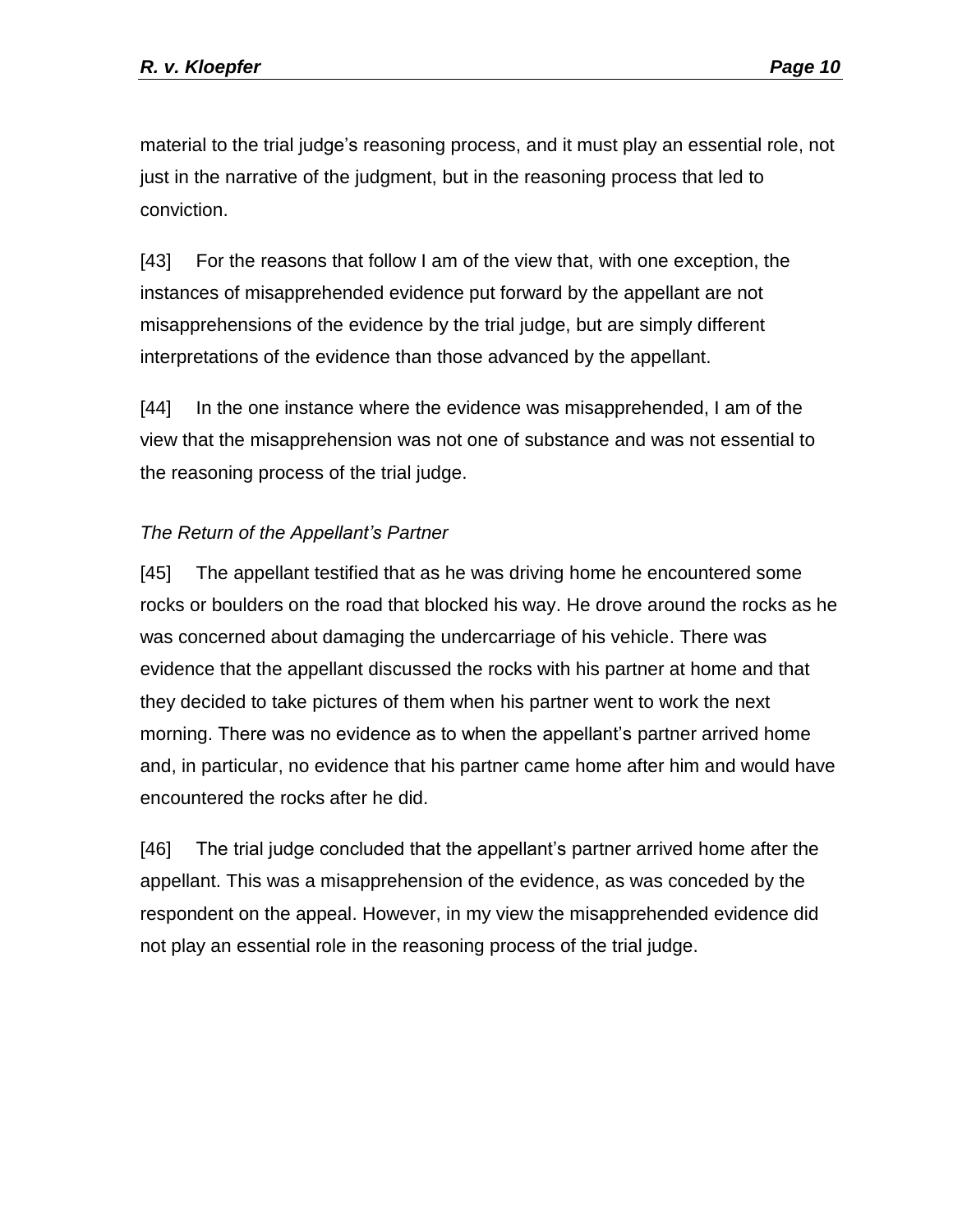[47] The trial judge rejected the evidence of the appellant for the following reasons:

- a) the theory of a conspiracy on the part of the Crown witnesses was implausible for the following reasons:
	- i. it would have required time to plan and such time was not available;
	- ii. there were documented injuries which would have had to have been self-inflicted; and
	- iii. while there was animosity between the parties it was not sufficient to give rise to such a plot.
- b) evidence that the road was blocked by rocks was not credible for the following reasons:
	- i. the size of the rocks would not have prevented the appellant from driving over them;
	- ii. even if there was a concern about driving over them, the appellant could have easily moved them. This would have been reasonable given that his partner was following him later;
	- iii. the appellant was inconsistent about where the rocks were located; and,
	- iv. the appellant's partner had no difficulty passing the rocks on her way home.

[48] The trial judge rejected the evidence of the appellant for two reasons, each substantiated by various pieces of evidence. While the trial judge did refer to the partner arriving home after the appellant twice in his reasons for rejecting the evidence of the appellant, this was only one of several reasons for rejecting the evidence of the appellant. I am of the view that the misapprehension did not play an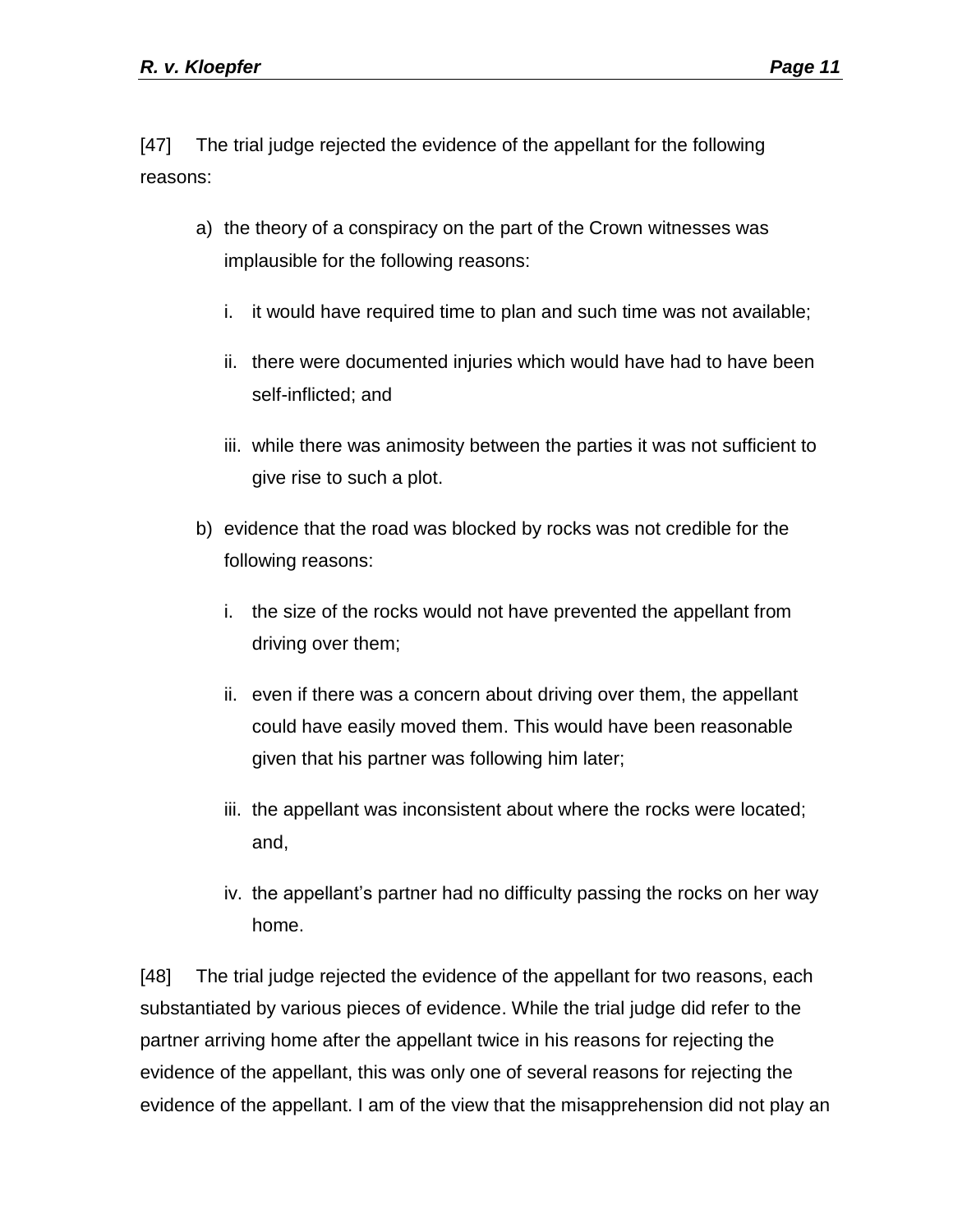essential role in the reasoning process that led the judge to reject the evidence of the accused.

#### *The Use by R.S. of Her Cell Phone to Take Pictures of the Scene*

[49] The appellant argues that the trial judge failed to understand R.S.'s evidence regarding use of her cell phone for taking pictures of the scene and that this lack of understanding impacted his assessment of her credibility. I disagree.

[50] There was no dispute that R.S. took pictures of the scene with her cell phone shortly after the incident. She testified that the pictures were not good as they did not show the tracks in the road. She was cross-examined on the fact that a week prior to the incident she had taken photos with the same camera and that those photos had turned out well and showed detail. In submissions, defence counsel stressed a perceived inconsistency in the evidence of R.S. regarding both whether she actually took photos and the quality of any photos taken. The trial judge was responsive to this submission. He accurately summarized the evidence on the point and determined that there was no inconsistency.

# *The Use by T.S. and S.S. of Their Cell Phones*

[51] The appellant argues that the trial judge misapprehended the evidence regarding the use of cell phones by T.S. and S.S. The position of the defence at trial was that it was likely that both T.S. and S.S. had cell phones with them at the time of the incident and that it was improbable that they did not take pictures of the scene following the incident. The trial judge addressed this argument. He found S.S.'s evidence to be inconclusive on whether either S.S. or T.S. had cell phones with them. He noted that T.S. testified to having no recollection as to whether he had his cell phone with him. The trial judge did not misapprehend the evidence. He simply had a different interpretation of it than that put forward by the appellant.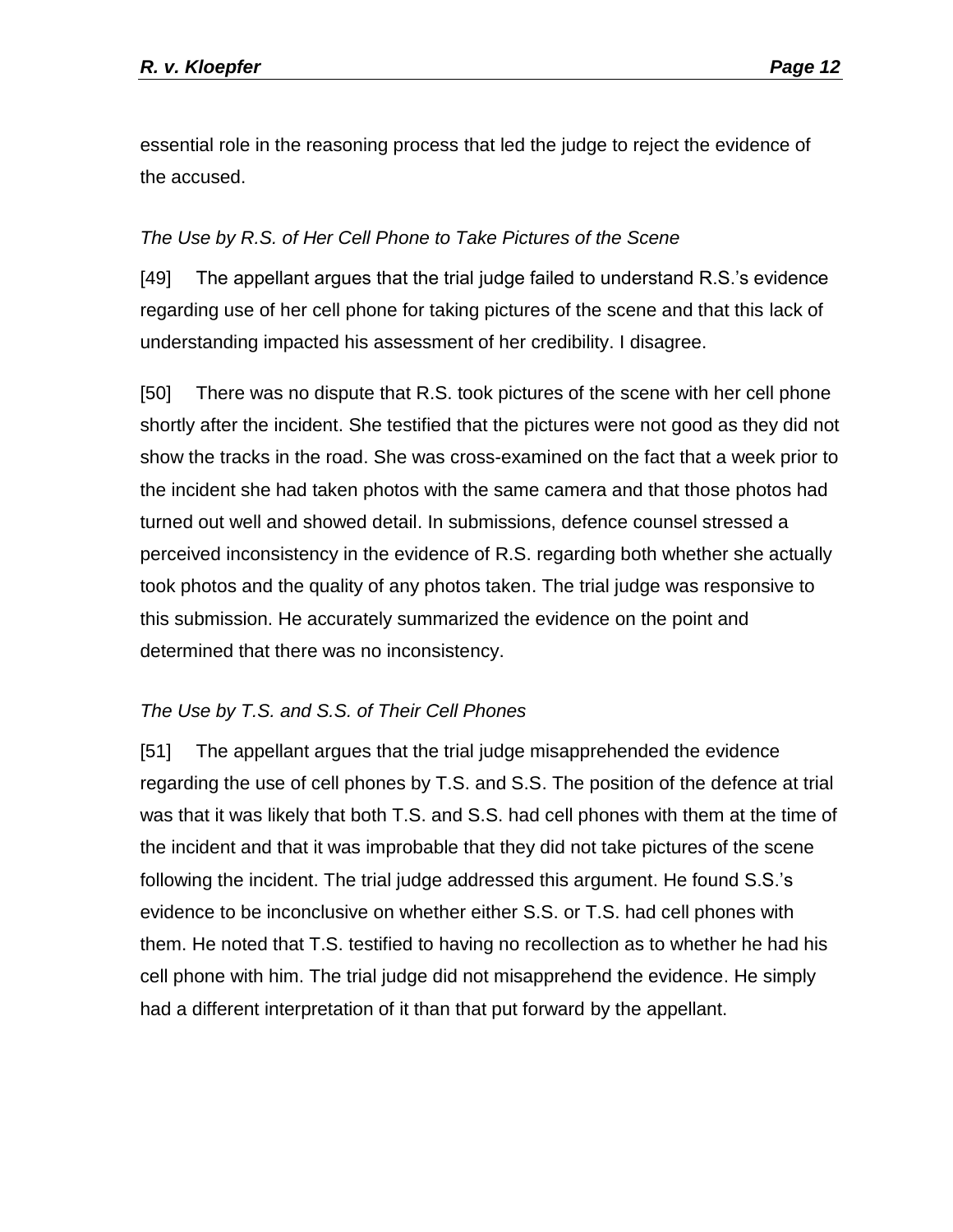# *T.S.'s Injuries*

[52] The appellant argues that the trial judge misapprehended the evidence in relation to the injuries suffered by T.S. T.S. testified to not being able to compete in sports for an extended period; however, there was evidence of T.S. participating and being recognized in sporting competitions. By way of explanation, T.S. testified that he was participating in sports, but was not at the same level as he had previous to the injury. The trial judge accepted this explanation.

# *Police Intervention*

[53] Tensions between neighbours had led to numerous complaints to the police leading up to the events of August 20, 2014. On one occasion, R.S. made a complaint and was advised that the police could not do anything because "nobody got hurt" (at para. 29). The trial judge considered this evidence and the argument that it established a motive to fabricate. He considered this evidence in the context of all of the evidence, including the evidence of the four Crown witnesses and the injuries noted by the doctors. The decision to not give any weight to the argument of fabrication was within the purview of the trial judge.

#### *Different Standards of Scrutiny*

[54] The appellant argues that the trial judge applied differing levels of scrutiny to the evidence of the Crown witnesses and the evidence of the appellant. I disagree. The trial judge carefully reviewed the evidence of each witness. He rejected the evidence of one of the Crown witnesses except to the extent that it was corroborated by other evidence. A trial judge who extensively reviews the evidence of a witness and articulates why the evidence is not accepted cannot be said to be applying a greater level of scrutiny to the evidence of that witness when what is being done is providing the witness with an explanation as to why the evidence was not accepted. As stated in *R. v. Howe* (2005), 192 C.C.C. (3d) 480 (O.N.C.A.), at para. 59:

This argument or some variation on it is common on appeals from conviction in judge alone trials where the evidence pits the word of the complainant against the denial of the accused and the result turns on the trial judge's